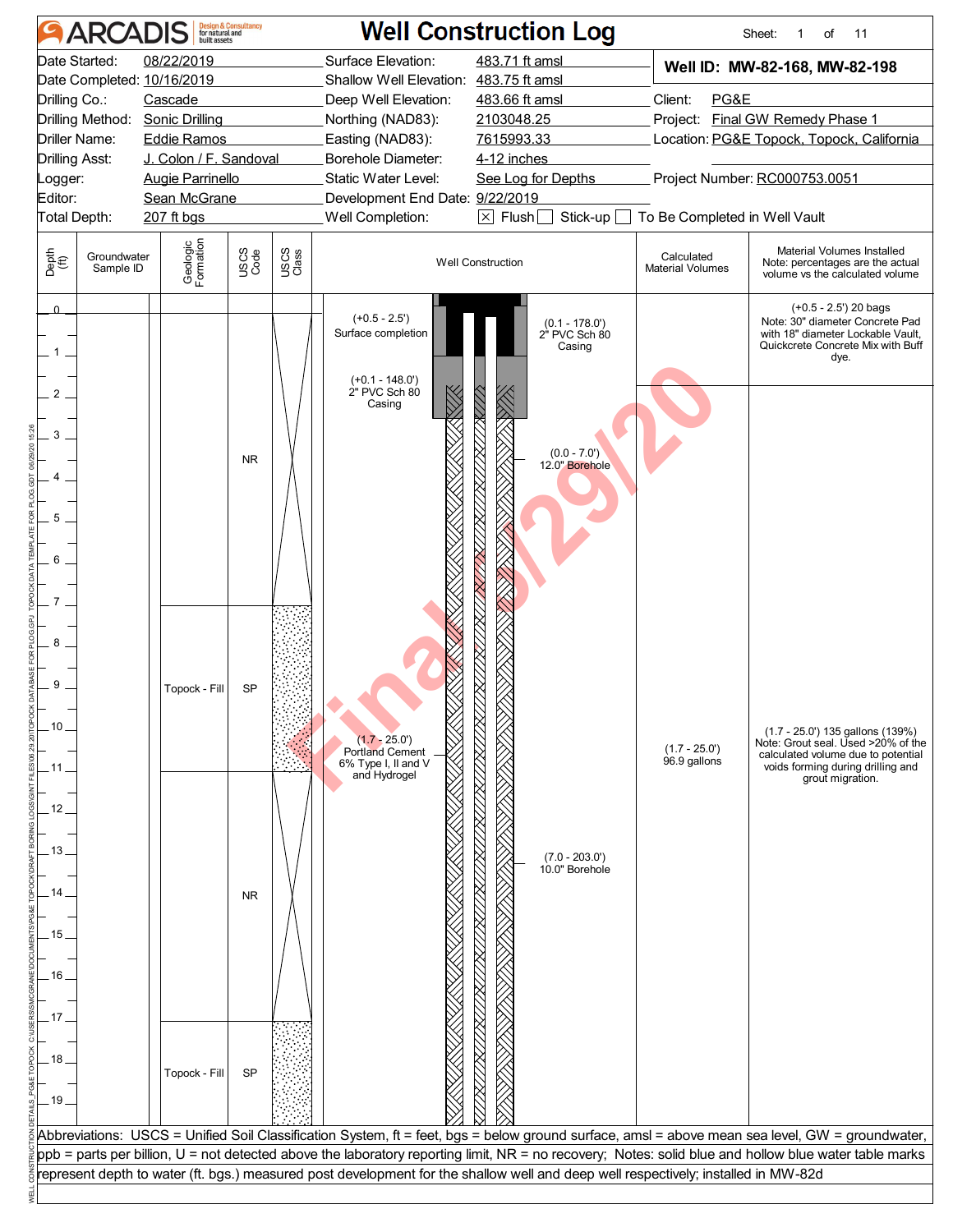|                                                                                                                                                                  | <b>ARCADIS</b>                                               | <b>Design &amp; Consultancy</b><br>for natural and<br>built assets                                                            |                        |               |                                                                                                                                                                                                                                                                                                                                                                                                       | <b>Well Construction Log</b>                                                                                                       |                                                                                                                                                                                                     | 2<br>Sheet:<br>of<br>11                                                                                                                                                                                                                                                                                  |
|------------------------------------------------------------------------------------------------------------------------------------------------------------------|--------------------------------------------------------------|-------------------------------------------------------------------------------------------------------------------------------|------------------------|---------------|-------------------------------------------------------------------------------------------------------------------------------------------------------------------------------------------------------------------------------------------------------------------------------------------------------------------------------------------------------------------------------------------------------|------------------------------------------------------------------------------------------------------------------------------------|-----------------------------------------------------------------------------------------------------------------------------------------------------------------------------------------------------|----------------------------------------------------------------------------------------------------------------------------------------------------------------------------------------------------------------------------------------------------------------------------------------------------------|
| Date Started:<br>Date Completed: 10/16/2019<br>Drilling Co.:<br>Drilling Method:<br>Driller Name:<br><b>Drilling Asst:</b><br>Logger:<br>Editor:<br>Total Depth: |                                                              | 08/22/2019<br>Cascade<br><b>Sonic Drilling</b><br><b>Eddie Ramos</b><br><b>Augie Parrinello</b><br>Sean McGrane<br>207 ft bgs | J. Colon / F. Sandoval |               | 483.71 ft amsl<br>Surface Elevation:<br>Shallow Well Elevation: 483.75 ft amsl<br>Deep Well Elevation:<br>483.66 ft amsl<br>2103048.25<br>Northing (NAD83):<br>Easting (NAD83):<br>7615993.33<br>Borehole Diameter:<br>4-12 inches<br>Static Water Level:<br>See Log for Depths<br>Development End Date: 9/22/2019<br>Well Completion:<br>$\boxed{\times}$ Flush $\boxed{\square}$<br>Stick-up $\Box$ |                                                                                                                                    | Well ID: MW-82-168, MW-82-198<br>PG&E<br>Client:<br>Project: Final GW Remedy Phase 1<br>Location: PG&E Topock, Topock, California<br>Project Number: RC000753.0051<br>To Be Completed in Well Vault |                                                                                                                                                                                                                                                                                                          |
| Depth<br>(ft)                                                                                                                                                    | Groundwater<br>Sample ID                                     | Geologic<br>Formation                                                                                                         | USCS<br>Code           | USCS<br>Class |                                                                                                                                                                                                                                                                                                                                                                                                       | <b>Well Construction</b>                                                                                                           | Calculated<br><b>Material Volumes</b>                                                                                                                                                               | Material Volumes Installed<br>Note: percentages are the actual<br>volume vs the calculated volume                                                                                                                                                                                                        |
| $.20 -$<br>21.<br>22<br>23.                                                                                                                                      |                                                              | Topock - Fill                                                                                                                 | SP                     |               | $(+0.1 - 148.0')$<br>2" PVC Sch 80<br>Casing<br>$(1.7 - 25.0')$<br>Portland Cement<br>6% Type I, II and V<br>and Hydrogel                                                                                                                                                                                                                                                                             | $(0.1 - 178.0')$<br>2" PVC Sch 80<br>Casing                                                                                        | $(1.7 - 25.0')$<br>96.9 gallons                                                                                                                                                                     | (1.7 - 25.0') 135 gallons (139%)<br>Note: Grout seal. Used >20% of the<br>calculated volume due to potential<br>voids forming during drilling and<br>grout migration.                                                                                                                                    |
| 24<br>25 <sub>1</sub><br>26                                                                                                                                      |                                                              |                                                                                                                               | <b>NR</b>              |               |                                                                                                                                                                                                                                                                                                                                                                                                       |                                                                                                                                    |                                                                                                                                                                                                     |                                                                                                                                                                                                                                                                                                          |
| 27.<br>28<br>29                                                                                                                                                  |                                                              | Topock -<br>Fluvial<br>Deposits                                                                                               | SP                     |               |                                                                                                                                                                                                                                                                                                                                                                                                       | $(7.0 - 203.0')$<br>10.0" Borenoie                                                                                                 |                                                                                                                                                                                                     |                                                                                                                                                                                                                                                                                                          |
| 30<br>31<br>32<br>33                                                                                                                                             |                                                              |                                                                                                                               | <b>NR</b>              |               | $(29.5 - 30.5')$<br>Centralizer<br>$(25.0 - 100.0')$<br>Bentonite seal chips_<br>Puregold medium<br>chips                                                                                                                                                                                                                                                                                             |                                                                                                                                    | $(25.0 - 100.0')$<br>52.4 bags                                                                                                                                                                      | (25.0 - 100.0') 51.5 bags (98%)<br>Note: Seal above filter pack                                                                                                                                                                                                                                          |
| .35<br>36                                                                                                                                                        | MW-H-VAS-<br>32-37<br>(< 0.17 U<br>ppb)<br>8/7/2019<br>11:30 |                                                                                                                               |                        |               |                                                                                                                                                                                                                                                                                                                                                                                                       |                                                                                                                                    |                                                                                                                                                                                                     |                                                                                                                                                                                                                                                                                                          |
| 37<br>38<br>.39                                                                                                                                                  |                                                              | Topock -<br>Fluvial<br>Deposits                                                                                               | <b>SP</b>              |               |                                                                                                                                                                                                                                                                                                                                                                                                       |                                                                                                                                    |                                                                                                                                                                                                     |                                                                                                                                                                                                                                                                                                          |
|                                                                                                                                                                  |                                                              |                                                                                                                               |                        |               |                                                                                                                                                                                                                                                                                                                                                                                                       | represent depth to water (ft. bgs.) measured post development for the shallow well and deep well respectively; installed in MW-82d |                                                                                                                                                                                                     | Abbreviations: USCS = Unified Soil Classification System, ft = feet, bgs = below ground surface, amsl = above mean sea level, GW = groundwater,<br>ppb = parts per billion, U = not detected above the laboratory reporting limit, NR = no recovery; Notes: solid blue and hollow blue water table marks |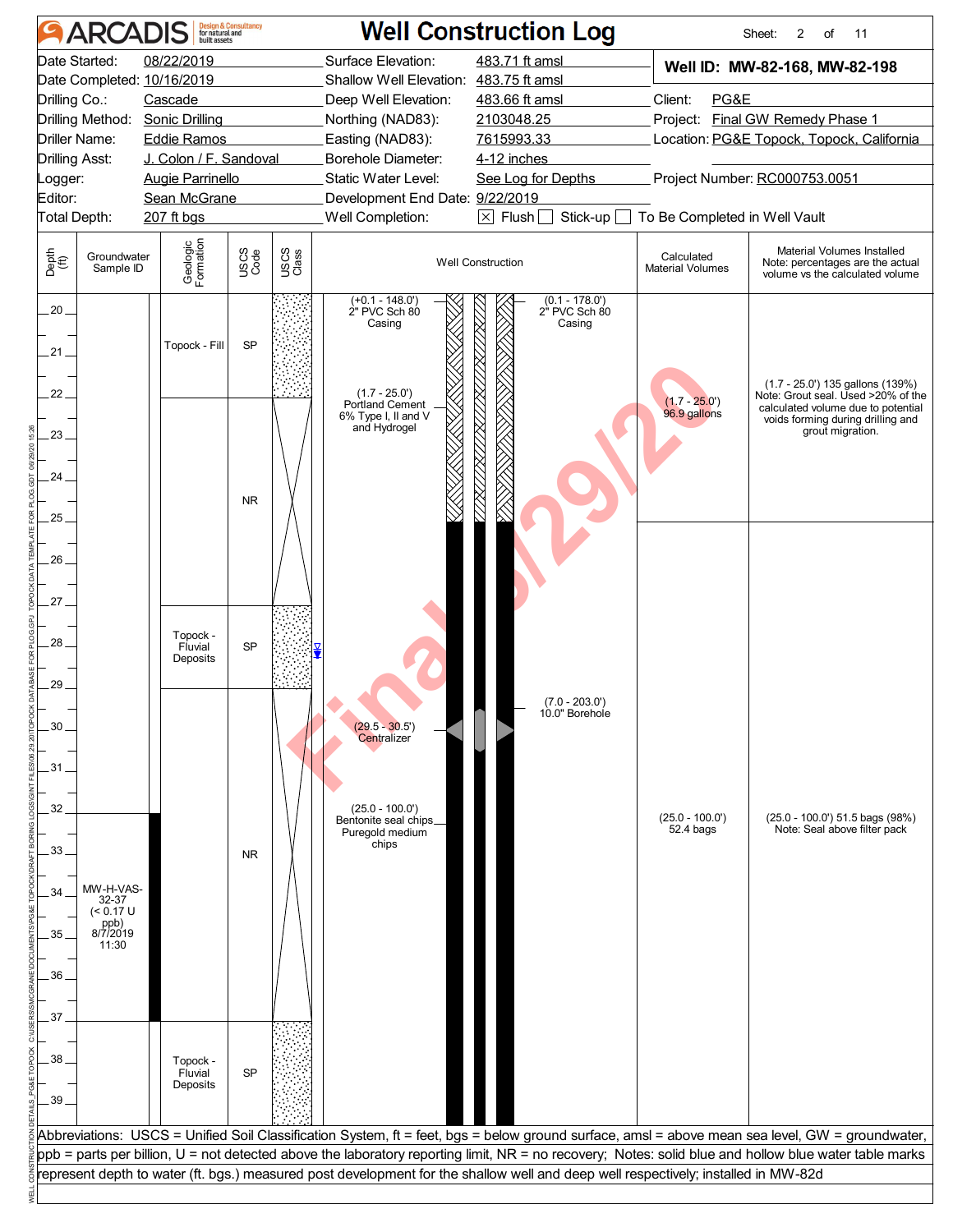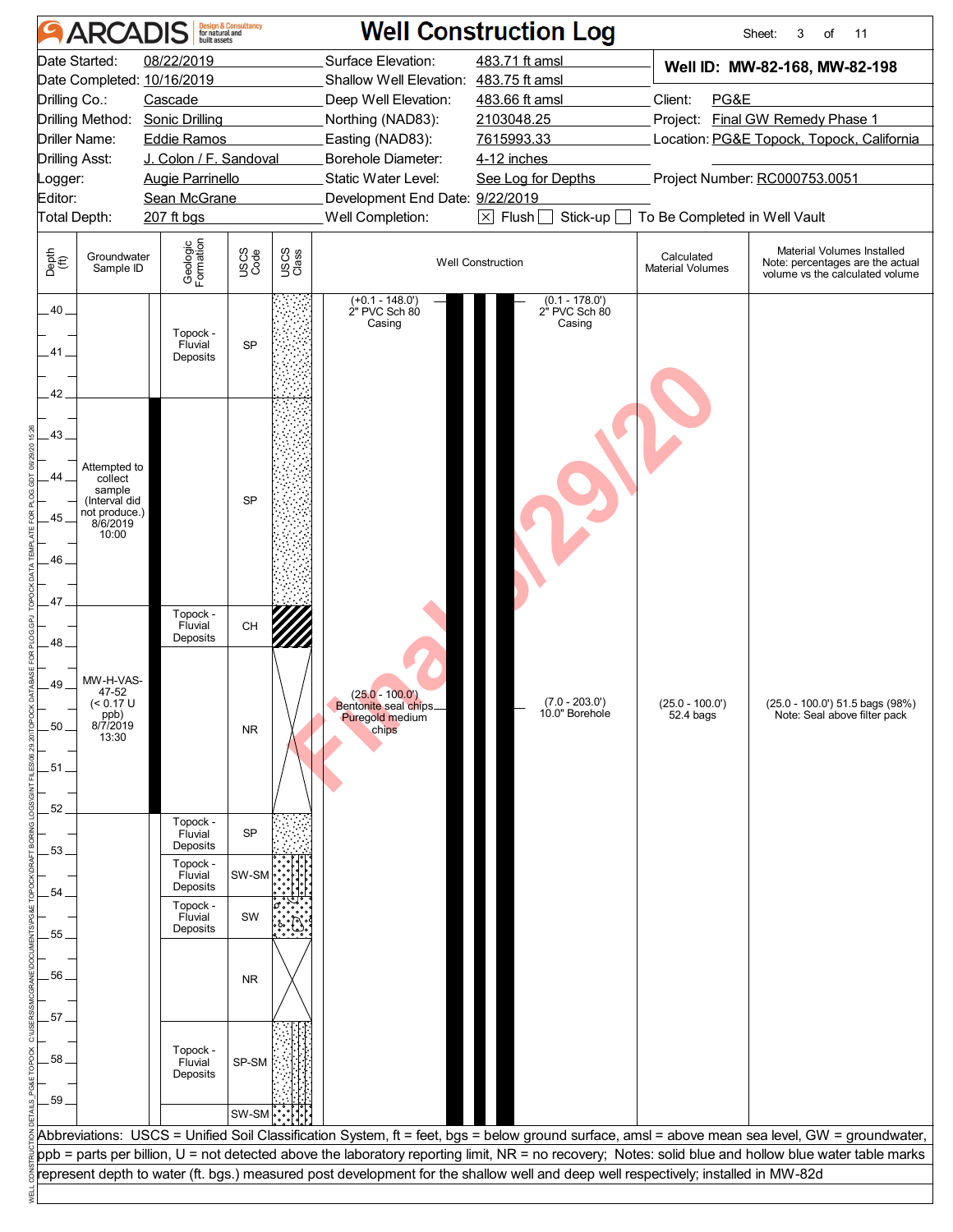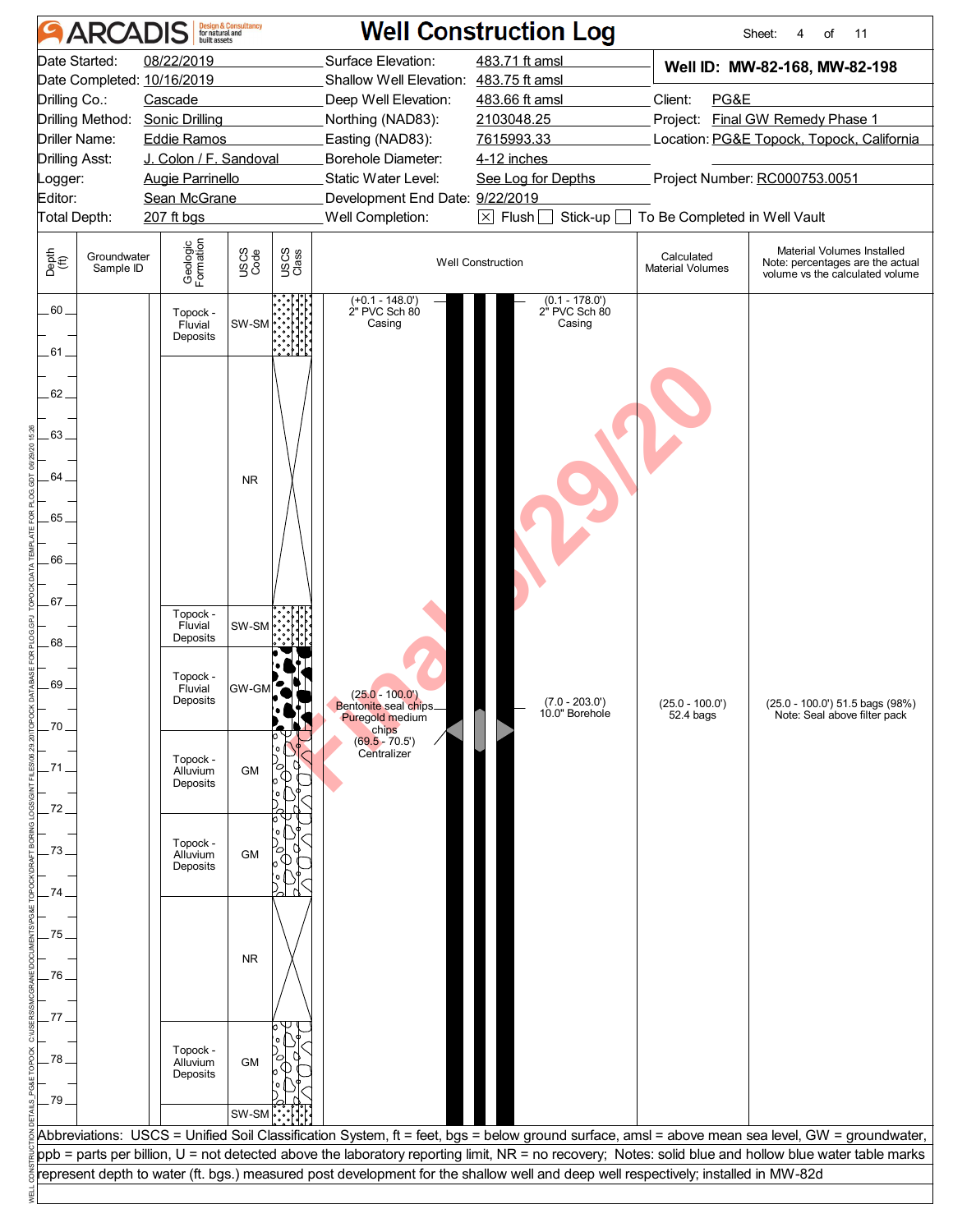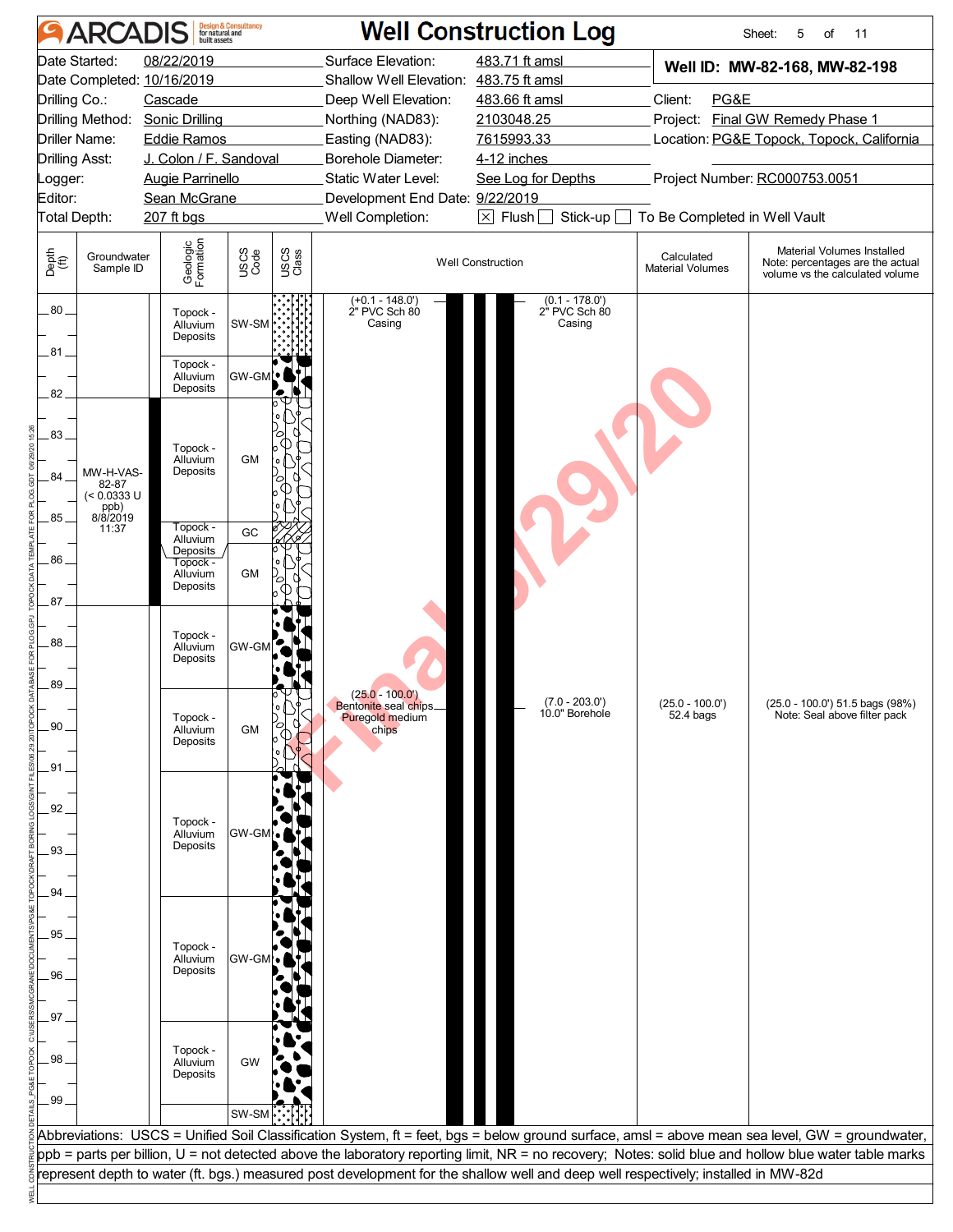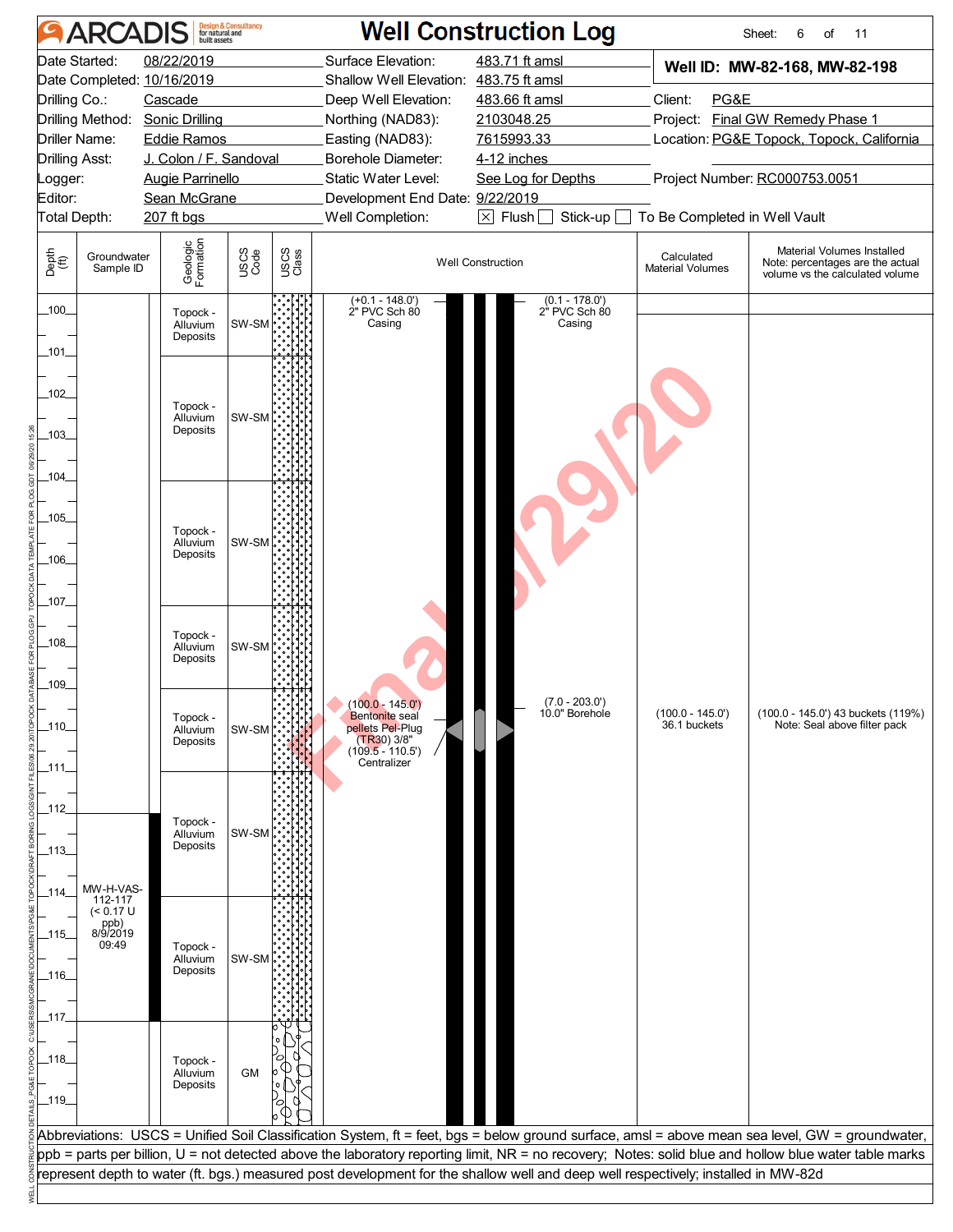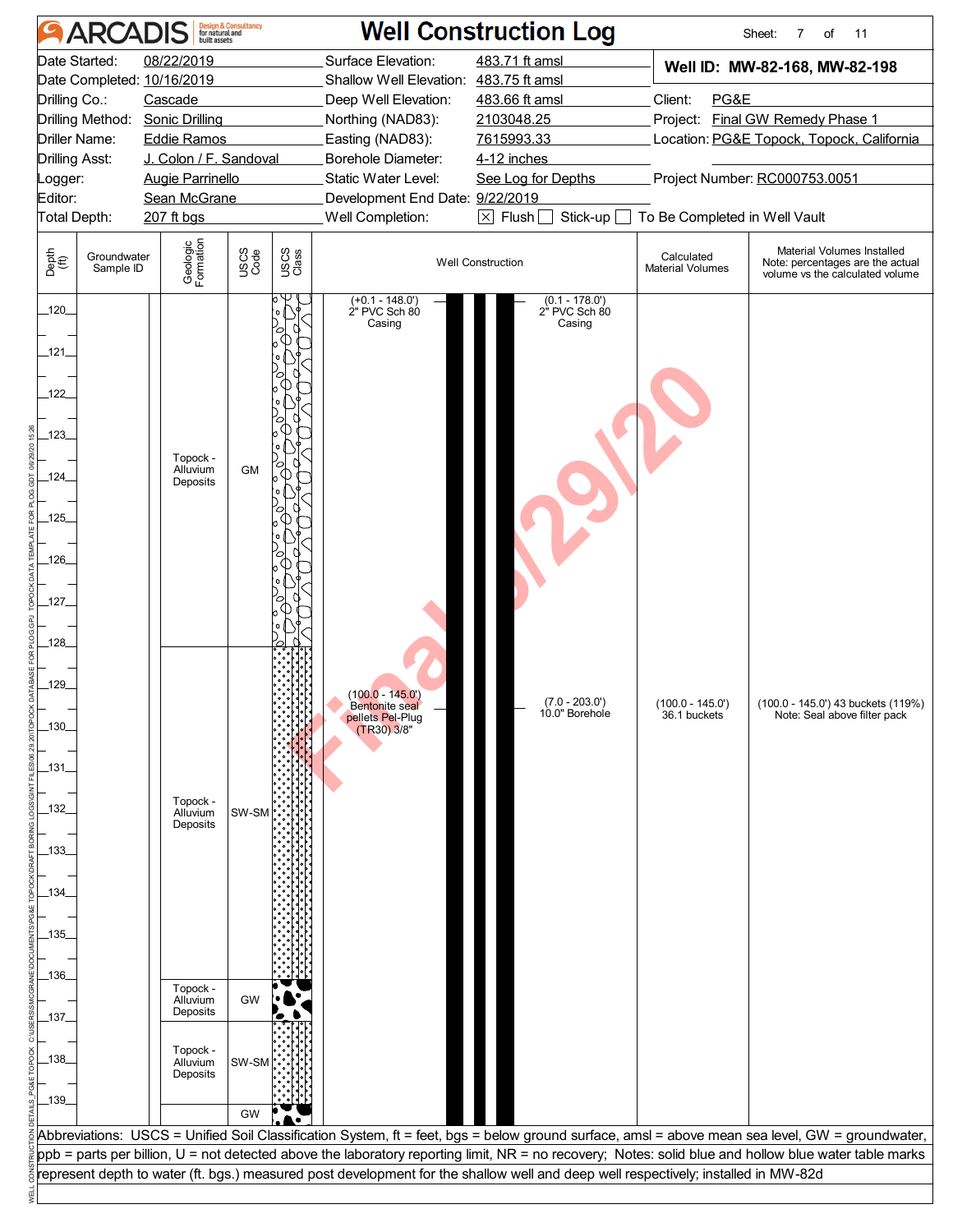| <b>ARCADIS</b>                                                                                                                                                   | <b>Design &amp; Consultancy</b><br>for natural and                                                                                               |                                                                                                                                                                                                                                                                                             | <b>Well Construction Log</b>                                                                                                  |                                                                                                                                                                                                              | Sheet:<br>8<br>of<br>11                                                                                                                         |
|------------------------------------------------------------------------------------------------------------------------------------------------------------------|--------------------------------------------------------------------------------------------------------------------------------------------------|---------------------------------------------------------------------------------------------------------------------------------------------------------------------------------------------------------------------------------------------------------------------------------------------|-------------------------------------------------------------------------------------------------------------------------------|--------------------------------------------------------------------------------------------------------------------------------------------------------------------------------------------------------------|-------------------------------------------------------------------------------------------------------------------------------------------------|
| Date Started:<br>Date Completed: 10/16/2019<br>Drilling Co.:<br>Drilling Method:<br>Driller Name:<br><b>Drilling Asst:</b><br>Logger:<br>Editor:<br>Total Depth: | 08/22/2019<br>Cascade<br>Sonic Drilling<br><b>Eddie Ramos</b><br>J. Colon / F. Sandoval<br><b>Augie Parrinello</b><br>Sean McGrane<br>207 ft bgs | Surface Elevation:<br>Shallow Well Elevation: 483.75 ft amsl<br>Deep Well Elevation:<br>Northing (NAD83):<br>Easting (NAD83):<br>Borehole Diameter:<br>Static Water Level:<br>Development End Date: 9/22/2019<br>Well Completion:                                                           | 483.71 ft amsl<br>483.66 ft amsl<br>2103048.25<br>7615993.33<br>4-12 inches<br>See Log for Depths<br>$\boxtimes$ Flush $\Box$ | Well ID: MW-82-168, MW-82-198<br>Client:<br>PG&E<br>Project: Final GW Remedy Phase 1<br>Location: PG&E Topock, Topock, California<br>Project Number: RC000753.0051<br>Stick-up To Be Completed in Well Vault |                                                                                                                                                 |
| Depth<br>(ft)<br>Groundwater<br>Sample ID                                                                                                                        | Geologic<br>Formation<br>USCS<br>Code                                                                                                            | USCS<br>Class                                                                                                                                                                                                                                                                               | <b>Well Construction</b>                                                                                                      | Calculated<br><b>Material Volumes</b>                                                                                                                                                                        | Material Volumes Installed<br>Note: percentages are the actual<br>volume vs the calculated volume                                               |
| $-140$<br>141<br>142<br>$-143$<br>MW-H-VAS-<br>.144<br>142-147<br>(< 0.17 U<br>ppb)<br>8/10/2019<br>_145_                                                        | Тороск -<br>GW<br>Alluvium<br>Deposits<br>Topock -<br>Alluvium<br><b>GW-GM</b> , AT<br>Deposits                                                  | $(+0.1 - 148.0)$<br>2" PVC Sch 80<br>Casing<br>$(100.0 - 145.0)$<br>Bentonite seal<br>pellets Pel-Plug<br>(TR30) 3/8"                                                                                                                                                                       | $(0.1 - 178.0)$<br>2" PVC Sch 80<br>Casing                                                                                    | $(100.0 - 145.0')$<br>36.1 buckets                                                                                                                                                                           | (100.0 - 145.0') 43 buckets (119%)<br>Note: Seal above filter pack                                                                              |
| 10:04<br>_146_<br>147<br>148                                                                                                                                     | Topock -<br>ro<br>C<br>$GP-GM$<br>Alluvium<br>Deposits<br>Topock -<br>О<br><b>GM</b><br>Alluvium<br>Deposits                                     | $(148.0 - 168.0')$<br>2" Sch 80 PVC<br>(20-slot) Screen                                                                                                                                                                                                                                     |                                                                                                                               |                                                                                                                                                                                                              |                                                                                                                                                 |
| 149<br>$-150$<br>_151_<br>152<br>.153.<br>MW-H-VAS-<br>154.                                                                                                      | Topock -<br>Alluvium<br>SW-SM<br>Deposits                                                                                                        | $(145.0 - 171.3)$<br>Cemex #3 MESH<br>(8x10) Lapis Lustre<br>Sand                                                                                                                                                                                                                           | $(7.0 - 203.0')$<br>10.0" Borehole                                                                                            | $(145.0 - 171.3')$<br>$26.1$ bags                                                                                                                                                                            | (145.0 - 171.3') 32 bags (123%)<br>Note: Filter pack. Used >20% of the<br>calculated volume due to potential<br>voids forming during drilling.  |
| 152-157<br>(< 0.17 U<br>ppb)<br>8/10/2019<br>_155_<br>15:01<br>_156_<br>.157.                                                                                    | Topock -<br>Alluvium<br>GW-GM<br>Deposits                                                                                                        |                                                                                                                                                                                                                                                                                             |                                                                                                                               |                                                                                                                                                                                                              |                                                                                                                                                 |
| _158_<br>$-159$                                                                                                                                                  | Topock -<br>Alluvium<br><b>SM</b><br>Deposits                                                                                                    |                                                                                                                                                                                                                                                                                             |                                                                                                                               |                                                                                                                                                                                                              |                                                                                                                                                 |
|                                                                                                                                                                  |                                                                                                                                                  | ppb = parts per billion, U = not detected above the laboratory reporting limit, NR = no recovery; Notes: solid blue and hollow blue water table marks<br>represent depth to water (ft. bgs.) measured post development for the shallow well and deep well respectively; installed in MW-82d |                                                                                                                               |                                                                                                                                                                                                              | Abbreviations: USCS = Unified Soil Classification System, ft = feet, bgs = below ground surface, amsl = above mean sea level, GW = groundwater, |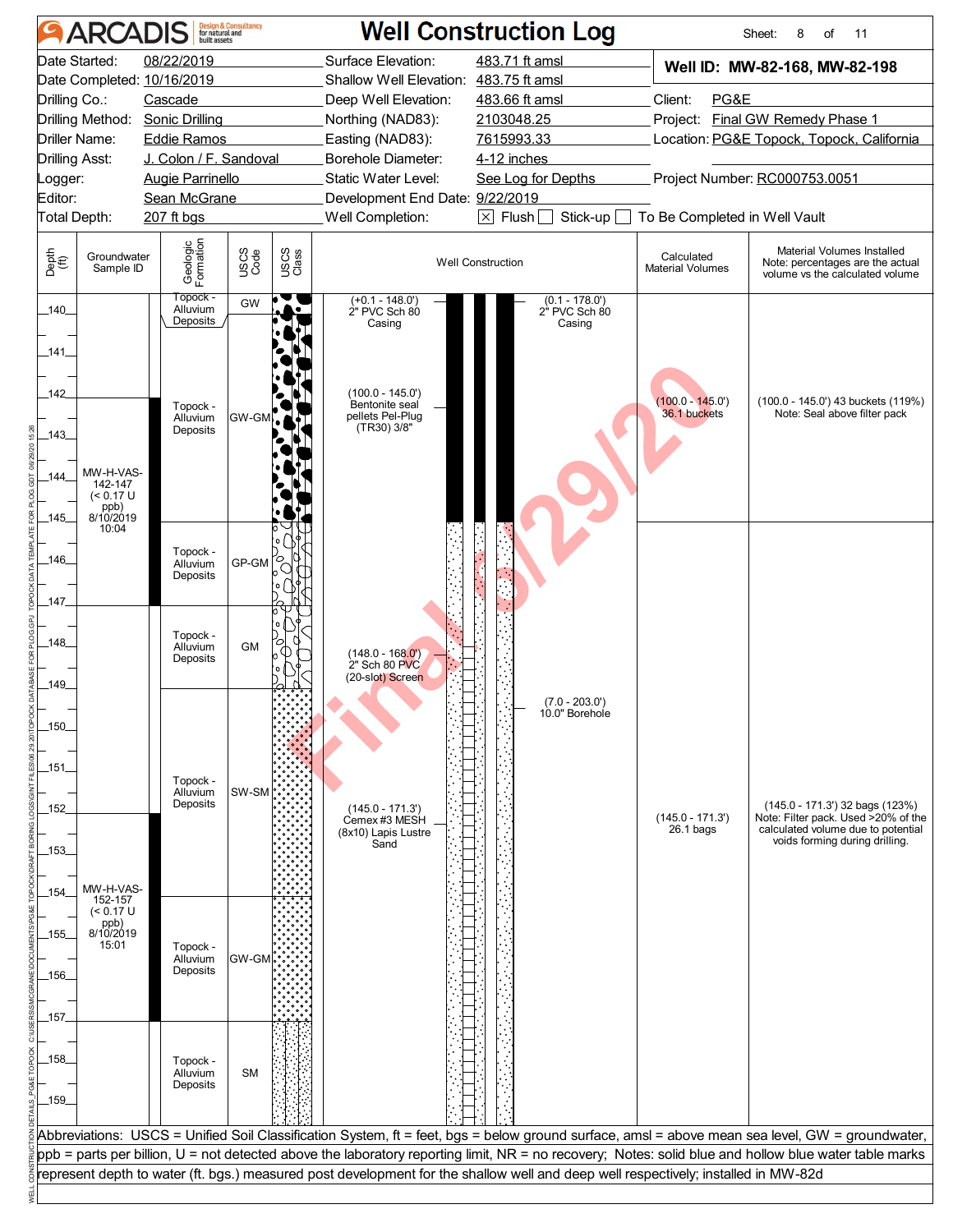|                                                                                                                                                                                                                                                                                                                                                                                                                                                | <b>ARCADIS</b>                                                    |                                                                                                          | <b>Design &amp; Consultancy</b><br>for natural and |                                                                                                                                                                                                                                                                                                                           |                                                                         | <b>Well Construction Log</b>                                                                                                                                       |                                                                                                                                                | Sheet:<br>9<br>of<br>11                                                                           |
|------------------------------------------------------------------------------------------------------------------------------------------------------------------------------------------------------------------------------------------------------------------------------------------------------------------------------------------------------------------------------------------------------------------------------------------------|-------------------------------------------------------------------|----------------------------------------------------------------------------------------------------------|----------------------------------------------------|---------------------------------------------------------------------------------------------------------------------------------------------------------------------------------------------------------------------------------------------------------------------------------------------------------------------------|-------------------------------------------------------------------------|--------------------------------------------------------------------------------------------------------------------------------------------------------------------|------------------------------------------------------------------------------------------------------------------------------------------------|---------------------------------------------------------------------------------------------------|
| Date Started:<br>08/22/2019<br>Date Completed: 10/16/2019<br>Drilling Co.:<br>Cascade<br>Drilling Method:<br><b>Sonic Drilling</b><br>Driller Name:<br><b>Eddie Ramos</b><br><b>Drilling Asst:</b><br>J. Colon / F. Sandoval<br><b>Augie Parrinello</b><br>Logger:<br>Editor:<br>Sean McGrane                                                                                                                                                  |                                                                   |                                                                                                          |                                                    | Surface Elevation:<br>483.71 ft amsl<br>Shallow Well Elevation: 483.75 ft amsl<br>483.66 ft amsl<br>Deep Well Elevation:<br>Northing (NAD83):<br>2103048.25<br>Easting (NAD83):<br>7615993.33<br><b>Borehole Diameter:</b><br>4-12 inches<br>Static Water Level:<br>See Log for Depths<br>Development End Date: 9/22/2019 |                                                                         | Well ID: MW-82-168, MW-82-198<br>Client:<br>PG&E<br>Project: Final GW Remedy Phase 1<br>Location: PG&E Topock, Topock, California<br>Project Number: RC000753.0051 |                                                                                                                                                |                                                                                                   |
| Total Depth:<br>Depth<br>(ff)                                                                                                                                                                                                                                                                                                                                                                                                                  | Groundwater<br>Sample ID                                          | 207 ft bgs<br>Geologic<br>Formation                                                                      | USCS<br>Code                                       | USCS<br>Class                                                                                                                                                                                                                                                                                                             | Well Completion:                                                        | $\boxtimes$ Flush $\Box$<br>Stick-up $\square$<br><b>Well Construction</b>                                                                                         | To Be Completed in Well Vault<br>Calculated<br><b>Material Volumes</b>                                                                         | Material Volumes Installed<br>Note: percentages are the actual<br>volume vs the calculated volume |
| $-160$<br>_161_<br>162<br>-163<br>$-164$<br>_165_<br>_166_<br>167<br>$-168$<br>_169_<br>$-170-$<br>_171_                                                                                                                                                                                                                                                                                                                                       | MW-H-VAS-<br>162-167<br>$(< 0.17$ U<br>ppb)<br>8/11/2019<br>12:01 | Topock -<br>Alluvium<br>Deposits<br>Topock -<br>Alluvium<br>Deposits                                     | <b>SM</b>                                          | $(148.0 - 168.0')$<br>$(0.1 - 178.0')$<br>2" Sch 80 PVC<br>2" PVC Sch 80<br>(20-slot) Screen<br>Casing<br>$(145.0 - 171.3')$<br>Cemex #3 MESH<br>(8x10) Lapis Lustre<br>Sand<br>$(168.5 - 169.5)$<br>GW-GM<br><b>Centralizer</b><br>$(7.0 - 203.0')$<br>10.0" Borehole<br>$(168.0 - 170.3')$<br>Sump and PVC End<br>Cap   |                                                                         | $(145.0 - 171.3)$<br>26.1 bags                                                                                                                                     | (145.0 - 171.3') 32 bags (123%)<br>Note: Filter pack. Used >20% of the<br>calculated volume due to potential<br>voids forming during drilling. |                                                                                                   |
| _172_<br>_173_<br>_174_                                                                                                                                                                                                                                                                                                                                                                                                                        | MW-H-VAS-<br>172-177<br>$(< 0.17$ U<br>ppb)<br>8/12/2019          | Topock -<br>Alluvium<br>Deposits<br>Topock -<br>Alluvium<br>Deposits                                     | GW-GM<br><b>SM</b>                                 |                                                                                                                                                                                                                                                                                                                           | $(171.3 - 175.0')$<br>Bentonite seal<br>pellets Pel-Plug<br>(TR30) 3/8" |                                                                                                                                                                    | $(171.3 - 175.0')$<br>3.8 buckets                                                                                                              | (171.3 - 175.0') 4 buckets (105%)<br>Note: Intermediate seal                                      |
| _175_<br>_176_<br>_177_<br>$-178$<br>$-179$                                                                                                                                                                                                                                                                                                                                                                                                    | 10:34                                                             | Topock -<br>Alluvium<br>Deposits<br>Topock -<br>Alluvium<br>Deposits<br>Topock -<br>Alluvium<br>Deposits | GW<br><b>SM</b><br><b>SM</b>                       |                                                                                                                                                                                                                                                                                                                           | $(175.0 - 203.0')$<br>Cemex #3 MESH<br>(8x10) Lapis Lustre<br>Sand      | $(178.0 - 198.0')$<br>2" Sch 80 PVC<br>(20-slot) Screen                                                                                                            | $(175.0 - 203.0')$<br>$29.4$ bags                                                                                                              | (175.0 - 203.0') 24 bags (82%)<br>Note: Filter pack                                               |
| Abbreviations: USCS = Unified Soil Classification System, ft = feet, bgs = below ground surface, amsl = above mean sea level, GW = groundwater,<br>ppb = parts per billion, U = not detected above the laboratory reporting limit, NR = no recovery; Notes: solid blue and hollow blue water table marks<br>represent depth to water (ft. bgs.) measured post development for the shallow well and deep well respectively; installed in MW-82d |                                                                   |                                                                                                          |                                                    |                                                                                                                                                                                                                                                                                                                           |                                                                         |                                                                                                                                                                    |                                                                                                                                                |                                                                                                   |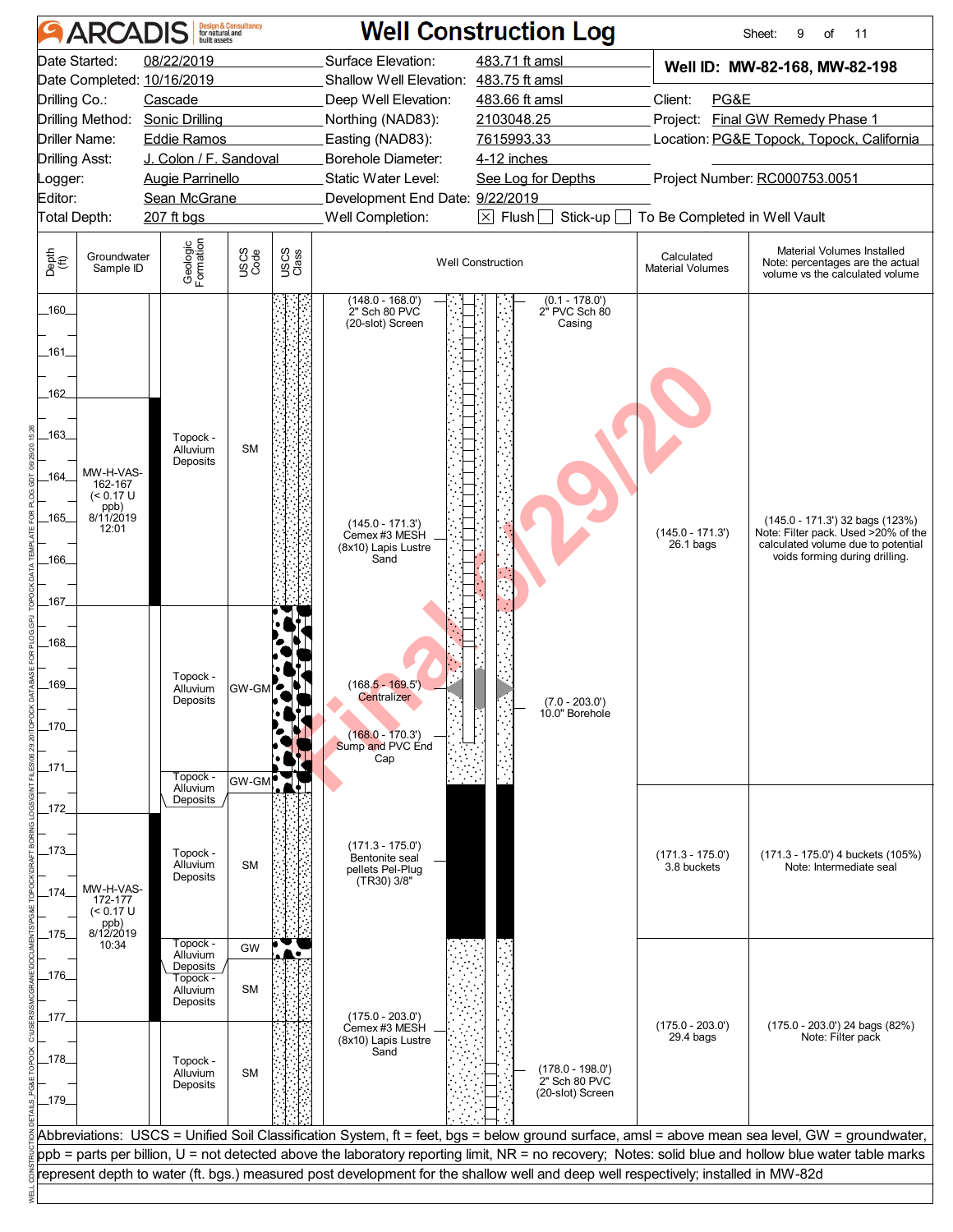| <b>ARCADIS</b>                                                                                                                                                                                                                                                                      | <b>Design &amp; Consultancy</b><br>for natural and<br>built assets                                                                                      |                                    |                                                                                                                                                                                                                                                                                                                                                                                          |                                                                                          | <b>Well Construction Log</b>                                                                                                                                                                        |                                       | Sheet:<br>11<br>10<br>of                                                                                                                                                                                                                                                                                 |
|-------------------------------------------------------------------------------------------------------------------------------------------------------------------------------------------------------------------------------------------------------------------------------------|---------------------------------------------------------------------------------------------------------------------------------------------------------|------------------------------------|------------------------------------------------------------------------------------------------------------------------------------------------------------------------------------------------------------------------------------------------------------------------------------------------------------------------------------------------------------------------------------------|------------------------------------------------------------------------------------------|-----------------------------------------------------------------------------------------------------------------------------------------------------------------------------------------------------|---------------------------------------|----------------------------------------------------------------------------------------------------------------------------------------------------------------------------------------------------------------------------------------------------------------------------------------------------------|
| Date Started:<br>Date Completed: 10/16/2019<br>Drilling Co.:<br>Drilling Method:<br>Driller Name:<br><b>Drilling Asst:</b><br>Logger:<br>Editor:<br>Total Depth:                                                                                                                    | 08/22/2019<br>Cascade<br><b>Sonic Drilling</b><br><b>Eddie Ramos</b><br>J. Colon / F. Sandoval<br><b>Augie Parrinello</b><br>Sean McGrane<br>207 ft bgs |                                    | 483.71 ft amsl<br>Surface Elevation:<br>Shallow Well Elevation: 483.75 ft amsl<br>483.66 ft amsl<br>Deep Well Elevation:<br>Northing (NAD83):<br>2103048.25<br>Easting (NAD83):<br>7615993.33<br>Borehole Diameter:<br>4-12 inches<br>Static Water Level:<br>See Log for Depths<br>Development End Date: 9/22/2019<br>$\boxtimes$ Flush $\Box$<br>Stick-up $\square$<br>Well Completion: |                                                                                          | Well ID: MW-82-168, MW-82-198<br>Client:<br>PG&E<br>Project: Final GW Remedy Phase 1<br>Location: PG&E Topock, Topock, California<br>Project Number: RC000753.0051<br>To Be Completed in Well Vault |                                       |                                                                                                                                                                                                                                                                                                          |
| Depth<br>(ff)<br>Groundwater<br>Sample ID                                                                                                                                                                                                                                           | Geologic<br>Formation                                                                                                                                   | USCS<br>Code                       | USCS<br>Class                                                                                                                                                                                                                                                                                                                                                                            |                                                                                          | Well Construction                                                                                                                                                                                   | Calculated<br><b>Material Volumes</b> | Material Volumes Installed<br>Note: percentages are the actual<br>volume vs the calculated volume                                                                                                                                                                                                        |
| 180<br>181<br>182<br>183.<br>MW-H-VAS-<br>184<br>182-187<br>$(< 0.17$ U<br>ppb)<br>8/13/2019<br>185<br>10:08<br>186<br>187<br>188<br>189<br>190.<br>191.<br>192<br>193<br>MW-H-VAS-<br>194<br>192-197<br>(< 0.17 U<br>ppb)<br>8/14/2019<br>195<br>10:37<br>196<br>197<br>198<br>199 | Topock -<br>Alluvium<br>Deposits<br>Topock -<br>Alluvium<br>Deposits<br>Topock -<br>Alluvium<br>Deposits<br>Topock -<br>Weathered<br>Bedrock -          | <b>SM</b><br><b>SM</b><br>GW<br>SC |                                                                                                                                                                                                                                                                                                                                                                                          | $(175.0 - 203.0')$<br>Cemex #3 MESH<br>(8x10) Lapis Lustre<br>Sand<br>$(198.5 - 199.5')$ | $(178.0 - 198.0')$<br>2" Sch 80 PVC<br>(20-slot) Screen<br>$(7.0 - 203.0')$<br>10.0" Borehole                                                                                                       | $(175.0 - 203.0')$<br>29.4 bags       | (175.0 - 203.0') 24 bags (82%)<br>Note: Filter pack                                                                                                                                                                                                                                                      |
|                                                                                                                                                                                                                                                                                     | conglomerate                                                                                                                                            |                                    |                                                                                                                                                                                                                                                                                                                                                                                          | Centralizer                                                                              |                                                                                                                                                                                                     |                                       |                                                                                                                                                                                                                                                                                                          |
|                                                                                                                                                                                                                                                                                     |                                                                                                                                                         |                                    |                                                                                                                                                                                                                                                                                                                                                                                          |                                                                                          | represent depth to water (ft. bgs.) measured post development for the shallow well and deep well respectively; installed in MW-82d                                                                  |                                       | Abbreviations: USCS = Unified Soil Classification System, ft = feet, bgs = below ground surface, amsl = above mean sea level, GW = groundwater,<br>ppb = parts per billion, U = not detected above the laboratory reporting limit, NR = no recovery; Notes: solid blue and hollow blue water table marks |